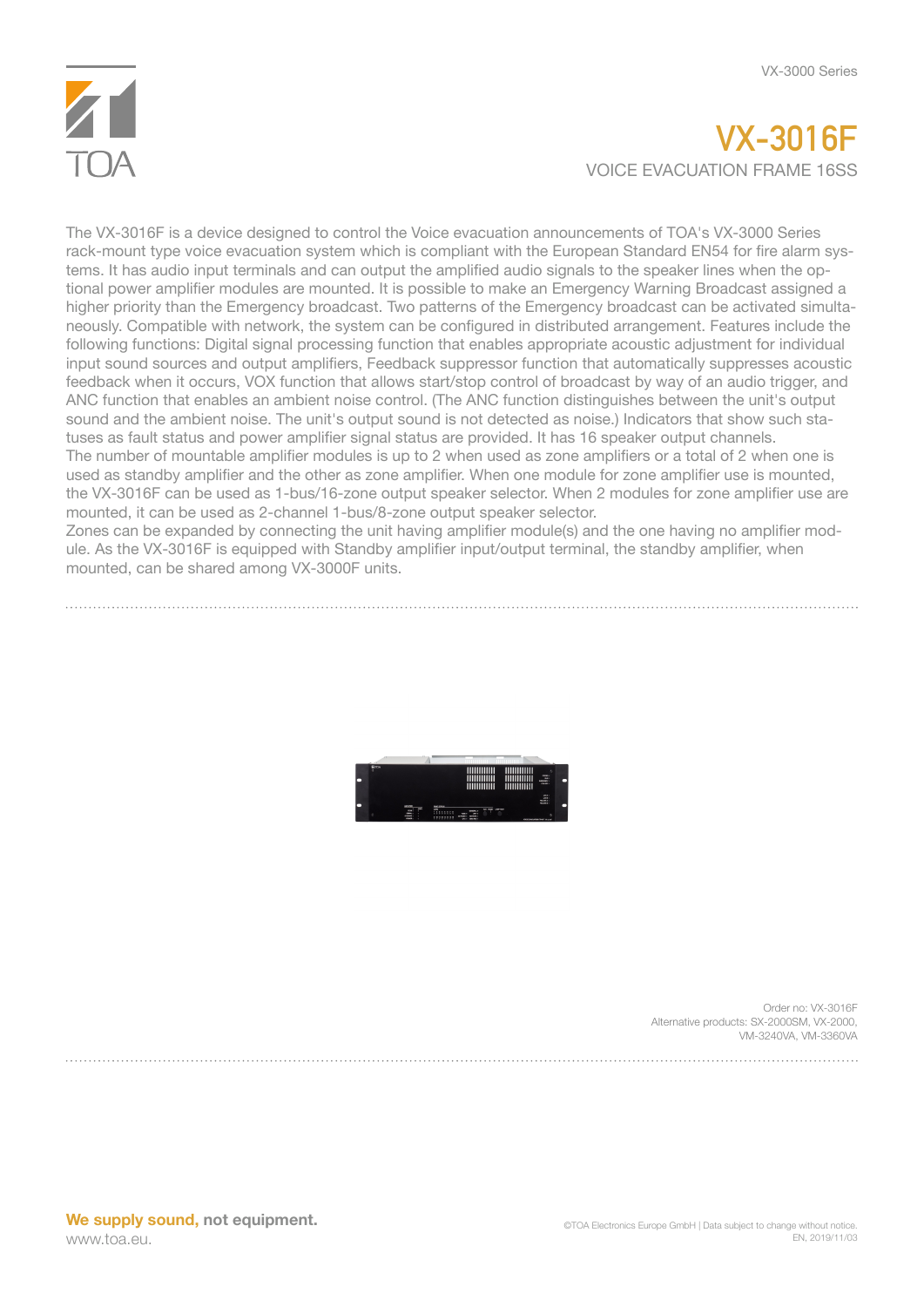

## **VX-3016F** VOICE EVACUATION FRAME 16SS

## Specifications

| Power source                          | 31 V DC (operating range: $20 - 40$ V DC)                                                                                                                                                                                                                            |
|---------------------------------------|----------------------------------------------------------------------------------------------------------------------------------------------------------------------------------------------------------------------------------------------------------------------|
| Frequency response                    | 40 Hz - 20 kHz (±1 dB)                                                                                                                                                                                                                                               |
| <b>Distortion</b>                     | $< 1 \%$ (at 1 kHz)                                                                                                                                                                                                                                                  |
| Power consumption                     | max, 90 W at 31 VDC                                                                                                                                                                                                                                                  |
| S/N ratio                             | 60 dB (or more)                                                                                                                                                                                                                                                      |
| Control input                         | 16 (by contact) $+ 2$ (by 24 VDC polarty change)                                                                                                                                                                                                                     |
| Control output                        | Open collector: $8 + 3$ (CPU OFF), Relay (125 VDC, 5 A): 16                                                                                                                                                                                                          |
| Input / Output                        | Speaker Output: 16 zones<br>Audio Input: 4 (Line: -20 dBV / Mic: -60 dBV, phantom power selectable)                                                                                                                                                                  |
| Indicator                             | power, run, CPU off, LAN status, RM status<br>emergency status faults: general, network, EMG microphone, fuse, power, CPU, zones<br>amplifier status: signal, peak, operate, power                                                                                   |
| Connection                            | RJ45: control inputs x 2, control outputs (open collector) x 2, DS link x 1, remote microphones x 2, LAN x 2, analog link x 2<br>Removable screw terminals: control outputs (relay), zone outputs, standby amplifier bus, extension links, power input, audio inputs |
| Dimensions $(W \times H \times D)$    | 482 x 132,6 x 345 mm                                                                                                                                                                                                                                                 |
| Dimensions ( $\varnothing \times D$ ) | x 345 mm                                                                                                                                                                                                                                                             |
| Finish                                | Surface treated steel plate, white paint (RAL9016)                                                                                                                                                                                                                   |
| Operating humidity                    | 90% or less                                                                                                                                                                                                                                                          |
| Operating temperature                 | $-5^{\circ}$ C to $+45^{\circ}$ C                                                                                                                                                                                                                                    |